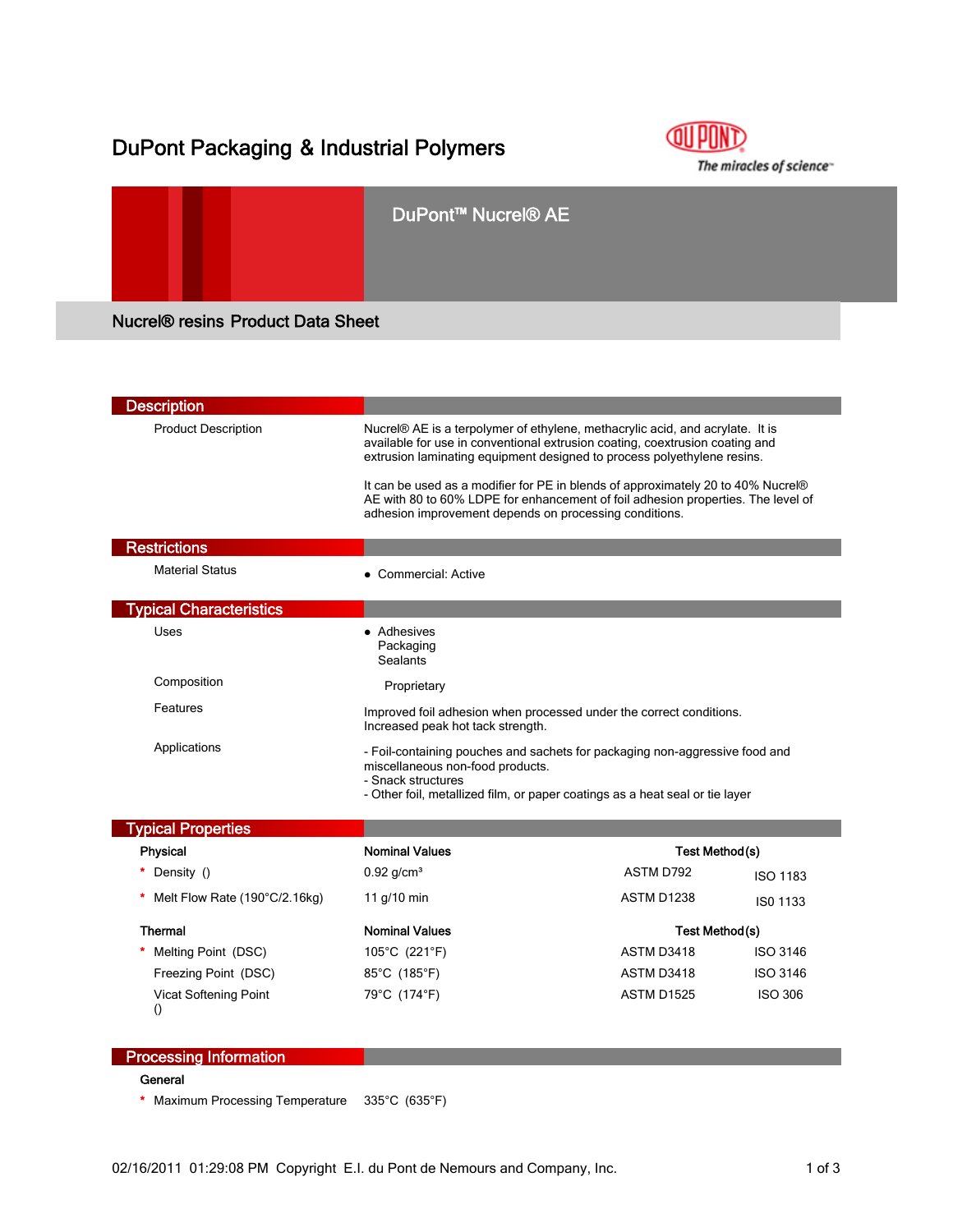| General Processing Information                    | Nucrel® AE at the recommended blend ratio of 20 to 40% is normally processed at<br>melt temperatures ranging from 290°- 330°C (550°- 625°F) in flat die equipment.<br>Actual processing temperatures will usually be determined by either the specific<br>equipment or substrate or one of the other polymers in a coextrusion.                                                                                                                                                                                                                                                                                                                                                                                                                                                                                                                                                                                                                                                                                                                                                                                              |
|---------------------------------------------------|------------------------------------------------------------------------------------------------------------------------------------------------------------------------------------------------------------------------------------------------------------------------------------------------------------------------------------------------------------------------------------------------------------------------------------------------------------------------------------------------------------------------------------------------------------------------------------------------------------------------------------------------------------------------------------------------------------------------------------------------------------------------------------------------------------------------------------------------------------------------------------------------------------------------------------------------------------------------------------------------------------------------------------------------------------------------------------------------------------------------------|
|                                                   | Materials of construction used in the processing of this resin should be corrosion<br>resistant. Stainless steels of the types 316, 15-5PH, and 17-4PH are excellent, as<br>is quality chrome or nickel plating, and in particular duplex chrome plating. Type<br>410 stainless steel is satisfactory, but needs to be tempered at a minimum<br>temperature of 600°C (1112°F) to avoid hydrogen-assisted stress corrosion<br>cracking. Alloy steels such as 4140 are borderline in performance. Carbon steels<br>are not satisfactory. While stainless steels can provide adequate corrosion<br>protection, in some cases severe purging difficulties have been encountered. Nickel<br>plating has been satisfactory, but experiments have shown that chrome surfaces<br>have the least adhesion to acid based polymers. In recent years, the quality of<br>chrome plating has been deteriorating due to environmental pressures, and the<br>corrosion protection has not always been adequate. Chrome over top of stainless<br>steel seems to provide the best combination for corrosion protection and ease of<br>purging. |
|                                                   | If surface properties of the extruded resin require modification (such as, lower C.o.F.<br>for packaging machine processing), refer to the Conpol™ Processing Additive<br>Resins product information guide.                                                                                                                                                                                                                                                                                                                                                                                                                                                                                                                                                                                                                                                                                                                                                                                                                                                                                                                  |
|                                                   | After processing Nucrel, purge the material out using a polyethylene resin,<br>preferably with a lower melt flow rate than the Nucrel resin in use.<br>The "Disco Purge Method" is suggested as the preferred purging method, as this<br>method usually results in a more effective purging process. Information on the<br>Disco Purge Method can be obtained via your DuPont Sales Representative.                                                                                                                                                                                                                                                                                                                                                                                                                                                                                                                                                                                                                                                                                                                          |
|                                                   | Never shut down the extrusion system with Nucrel in the extruder and die. Properly<br>purge out the Nucrel with a polyethylene, and shut down the line with polyethylene<br>or polypropylene in the system.                                                                                                                                                                                                                                                                                                                                                                                                                                                                                                                                                                                                                                                                                                                                                                                                                                                                                                                  |
| <b>Extrusion Coating/Lamination</b><br>Processing | <b>Nominal Values</b>                                                                                                                                                                                                                                                                                                                                                                                                                                                                                                                                                                                                                                                                                                                                                                                                                                                                                                                                                                                                                                                                                                        |
| Extrusion Coating / Lamination<br>Processing      | A suggested extruder set temperature profile.                                                                                                                                                                                                                                                                                                                                                                                                                                                                                                                                                                                                                                                                                                                                                                                                                                                                                                                                                                                                                                                                                |
| Feed Zone                                         | 185°C (365°F)                                                                                                                                                                                                                                                                                                                                                                                                                                                                                                                                                                                                                                                                                                                                                                                                                                                                                                                                                                                                                                                                                                                |
| Second Zone                                       | 235°C (455°F)                                                                                                                                                                                                                                                                                                                                                                                                                                                                                                                                                                                                                                                                                                                                                                                                                                                                                                                                                                                                                                                                                                                |
| <b>Third Zone</b>                                 | 285°C (545°F)                                                                                                                                                                                                                                                                                                                                                                                                                                                                                                                                                                                                                                                                                                                                                                                                                                                                                                                                                                                                                                                                                                                |
| Fourth Zone                                       | 310°C (590°F)                                                                                                                                                                                                                                                                                                                                                                                                                                                                                                                                                                                                                                                                                                                                                                                                                                                                                                                                                                                                                                                                                                                |
| Fifth Zone                                        | 310°C (590°F)                                                                                                                                                                                                                                                                                                                                                                                                                                                                                                                                                                                                                                                                                                                                                                                                                                                                                                                                                                                                                                                                                                                |
| Adapter Zone                                      | 310°C (590°F)                                                                                                                                                                                                                                                                                                                                                                                                                                                                                                                                                                                                                                                                                                                                                                                                                                                                                                                                                                                                                                                                                                                |
| Die Zone                                          | 310°C (590°F)                                                                                                                                                                                                                                                                                                                                                                                                                                                                                                                                                                                                                                                                                                                                                                                                                                                                                                                                                                                                                                                                                                                |
|                                                   |                                                                                                                                                                                                                                                                                                                                                                                                                                                                                                                                                                                                                                                                                                                                                                                                                                                                                                                                                                                                                                                                                                                              |
|                                                   |                                                                                                                                                                                                                                                                                                                                                                                                                                                                                                                                                                                                                                                                                                                                                                                                                                                                                                                                                                                                                                                                                                                              |
| <b>FDA Status Information</b>                     | Nucrel® AE conforms to the Code of Federal Regulations, Title 21, Paragraph<br>177.1330 covering its use as a food contact surface subject to the extractives<br>limitations on the finished food contact article as described in the regulation.                                                                                                                                                                                                                                                                                                                                                                                                                                                                                                                                                                                                                                                                                                                                                                                                                                                                            |
| Safety & Handling                                 | Nucrel® methacrylic acid copolymer resins as supplied by DuPont are not<br>considered hazardous materials. As with any hot material, care should be taken to<br>protect the hands and other exposed parts of the body when handling molten                                                                                                                                                                                                                                                                                                                                                                                                                                                                                                                                                                                                                                                                                                                                                                                                                                                                                   |

polymer. At recommended processing temperatures, small amounts of fumes may evolve from the resins. When resins are overheated, more extensive decomposition may occur. Adequate ventilation should be provided to remove fumes from the work area. Disposal of scrap presents no special problems and can be by landfill or incineration in a properly operated incinerator. Disposal should comply with local, state, and federal regulations. Resin pellets can be a slipping hazard. Loose pellets should be swept up promptly to prevent falls. For more detailed information on the safe handling and disposal of DuPont resins, a Material Safety Data Sheet can be obtained from the DuPont Packaging and Industrial Polymers website or by

contacting your sales representative.